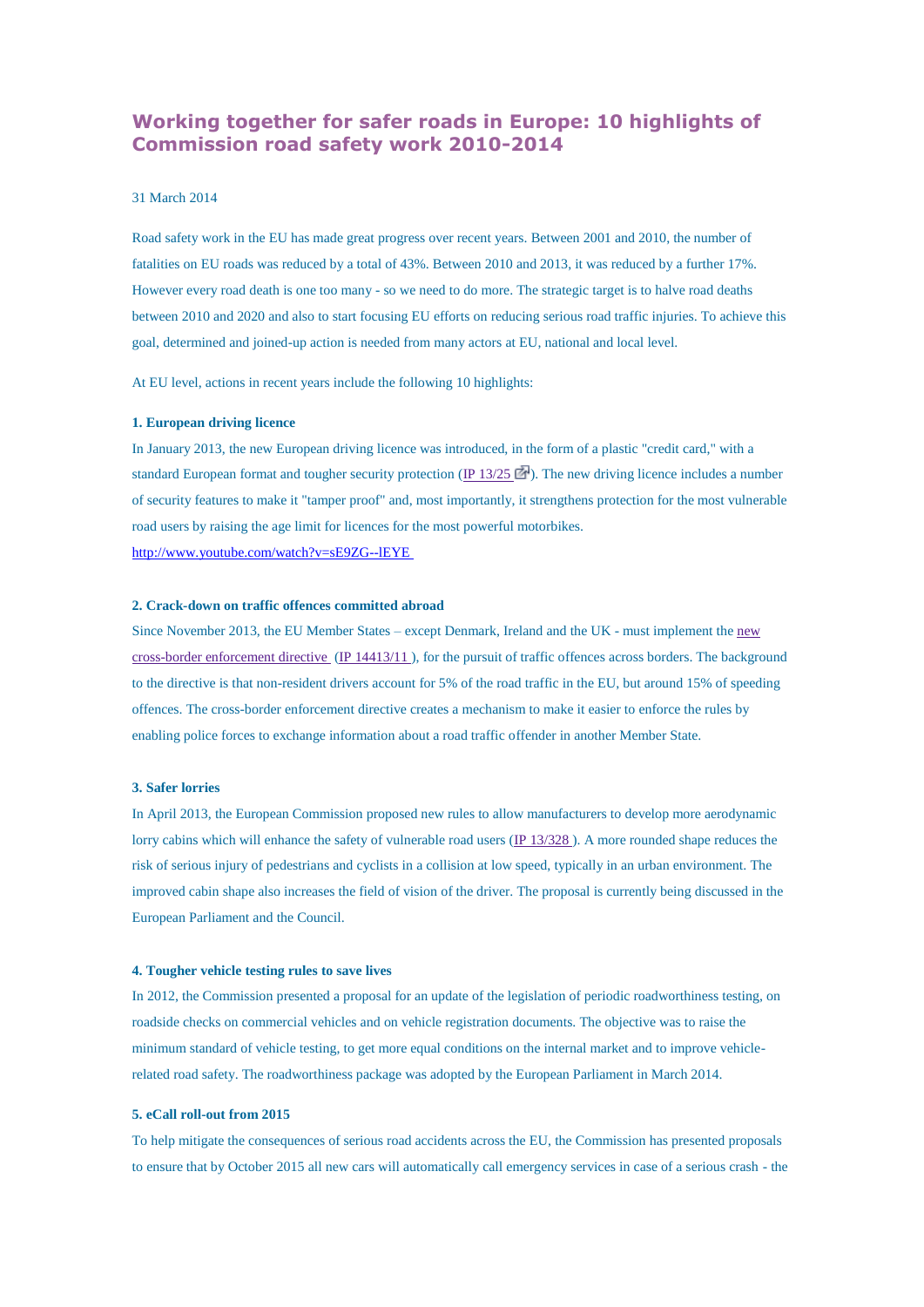"eCall" system (IP [13/534](http://europa.eu/rapid/press-release_IP-13-534_en.htm) ). The proposal provides that all new models of passenger cars and light duty vehicles will be fitted with 112 eCall. The necessary infrastructure will also be created for the proper receipt and handling of eCalls in emergency call response centres - ensuring the compatibility, interoperability and continuity of the EU-wide eCall service. Estimates suggest that eCall could speed up emergency response times by 40% in urban areas and 50% in the countryside.

# **6. Infrastructure safety management**

The [infrastructure](http://eur-lex.europa.eu/LexUriServ/LexUriServ.do?uri=CELEX:32008L0096:EN:NOT) safety management directive provides a set of procedures to ensure that infrastructure is built to be safe and that it is regularly monitored to remain safe. The directive applies to the motorways that are part of the TEN-T network, but Member States can also apply the same principles to the secondary road network on a voluntary basis. The Commission has recently initiated a process to review whether the directive can be further developed in order to better contribute to safer roads.

# **7. A strategy to reduce serious road traffic injuries**

Traditionally, road safety performance and targets have been about the number of fatalities only. But for every person who dies in road traffic, another ten to twelve are seriously injured, with life-changing consequences and high socioeconomic costs. In 2013 the EU has taken a big step forward to tackle these serious injuries by identifying a common EU definition of injuries so as to enable the gathering of reliable and comparable data [\(MEMO](http://europa.eu/rapid/press-release_MEMO-13-232_en.htm) 13/232  $\blacksquare$ ). Based on that data, collected for the first time during 2014, the injuries problem can be analysed and the most effective countermeasures can be identified. From 2015, a strategic target for the reduction of serious road traffic injuries is expected to be adopted.

#### **8. Road safety strategies and action plans**

The Commission has initiated an exchange of lessons learned among Member States, making use of the wealth of experience collected by national authorities on national road safety strategies and action plans.

# **9. European Road Safety Day**

The Commission regularly brings together the road safety community – experts, policy-makers, NGOs, victims' organisations, the industry, etc – to exchange views and tap their knowledge as to how best to further improve road safety work. taking into account all relevant perspectives. One major event, which is also open to the public, is the yearly [European](http://ec.europa.eu/transport/road_safety/events-archive/2013_05_06_ersd_en.htm) Road Safety Day . By offering such platforms for discussion, opportunities are opened for finding – together – solutions to the most pressing road safety problems in the EU. This year's European Road Safety Day will take place on 9 May in Athens, Greece. Registration is open and more information is available through the website [http://ec.europa.eu/roadsafety](http://ec.europa.eu/roadsafety ) .

# **10. European Road Safety Charter and road safety knowledge**

The European Road Safety Charter, led by the European Commission, is the largest civil society platform on road safety. To date, more than 2,300 public and private entities have committed to the Charter and carried out road safety actions and initiatives targeted at their members, employees and the rest of civil society. (http://www.erscharter.eu/)

The European Road Safety [Observatory](http://ec.europa.eu/transport/road_safety/specialist/index_en.htm) and the EU CARE [database](http://ec.europa.eu/transport/road_safety/specialist/statistics/index_en.htm) are two important knowledge-building platforms, collecting data and information on road safety and making this information publicly available. In addition,